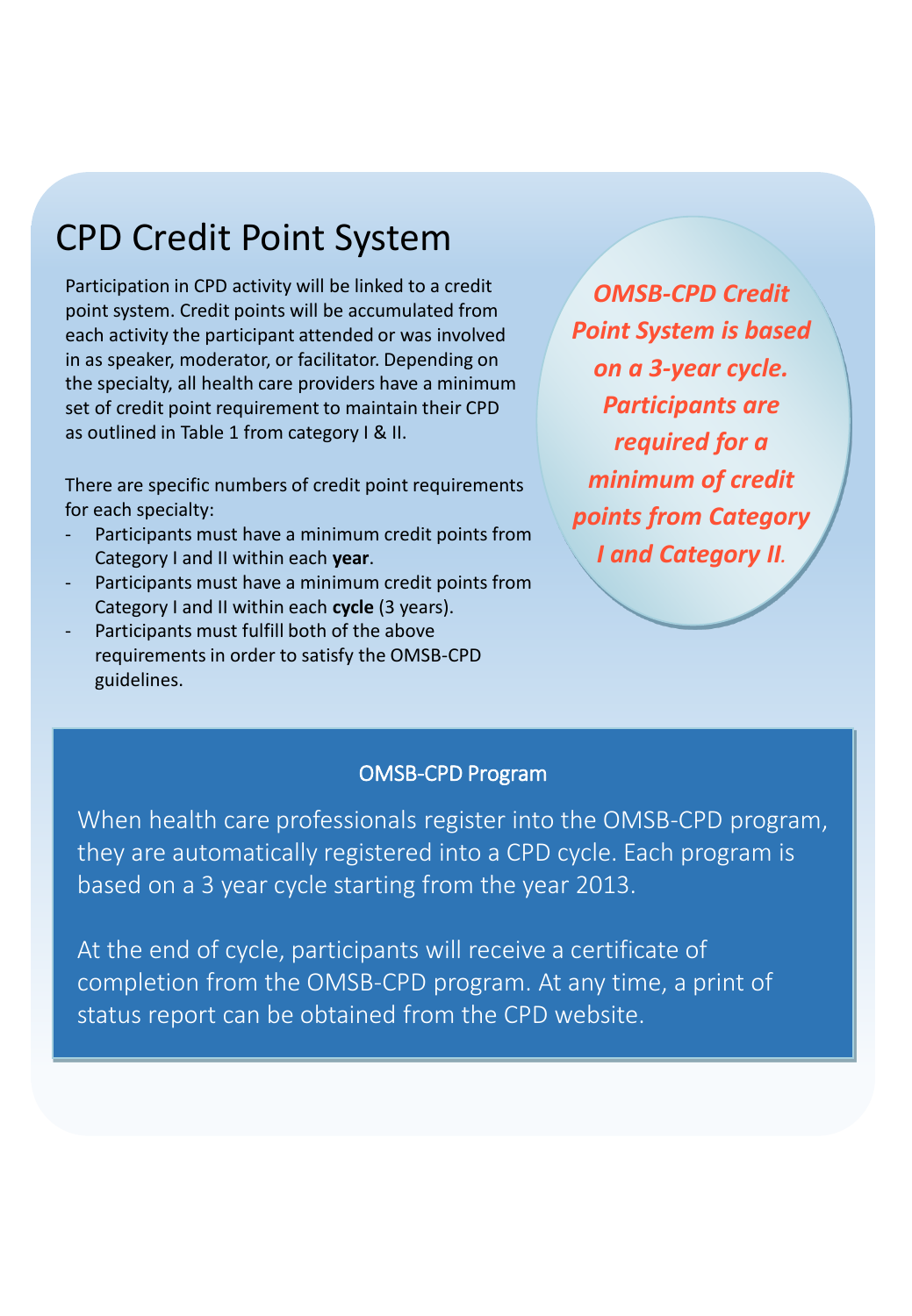### OMSB-CPD program credit point requirements for health care professionals in Oman

| <b>Health Care</b><br><b>Professionals</b> | <b>Number of CPD per</b><br>year | Length of<br>each cycle | <b>Number of CPD</b><br>credits/cycle | <b>Minimum number</b><br>of total CPD<br>credits/cycle |
|--------------------------------------------|----------------------------------|-------------------------|---------------------------------------|--------------------------------------------------------|
| Physicians                                 | 25 Category I<br>15 Category II  | 3 years                 | 75 Category I<br>45 Category II       | 120                                                    |
| Dentists                                   | 25 Category I<br>15 Category II  | 3 years                 | 75 Category I<br>45 Category II       | 120                                                    |
| Pharmacists                                | 20 Category I<br>10 Category II  | 3 years                 | 60 Category I<br>30 Category II       | 90                                                     |
| <b>Nurses</b>                              | 15 Category I<br>5 Category II   | 3 years                 | 45 Category I<br>15 Category II       | 60                                                     |
| Allied health<br>professionals             | 12 Category I<br>8 Category II   | 3 years                 | 36 Category I<br>24 Category II       | 60                                                     |
| Technicians                                | 6 Category I<br>4 Category II    | 3 years                 | 18 Category I<br>12 Category II       | 30                                                     |

*Allied health care professionals include assistant pharmacist, radiographer, physiotherapist, occupational therapist.*

*Technicians include laboratory technicians, other technical staff, medical/ health assistants, paramedical staff and other support staff.*

*Medical records personnel, IT technicians, engineers, medical orderlies, health administrators and finance personnel are not included within in the scope of OMSB CPD program. However, the OMSB values the* 

*importance of maintaining their continuing professional development.*

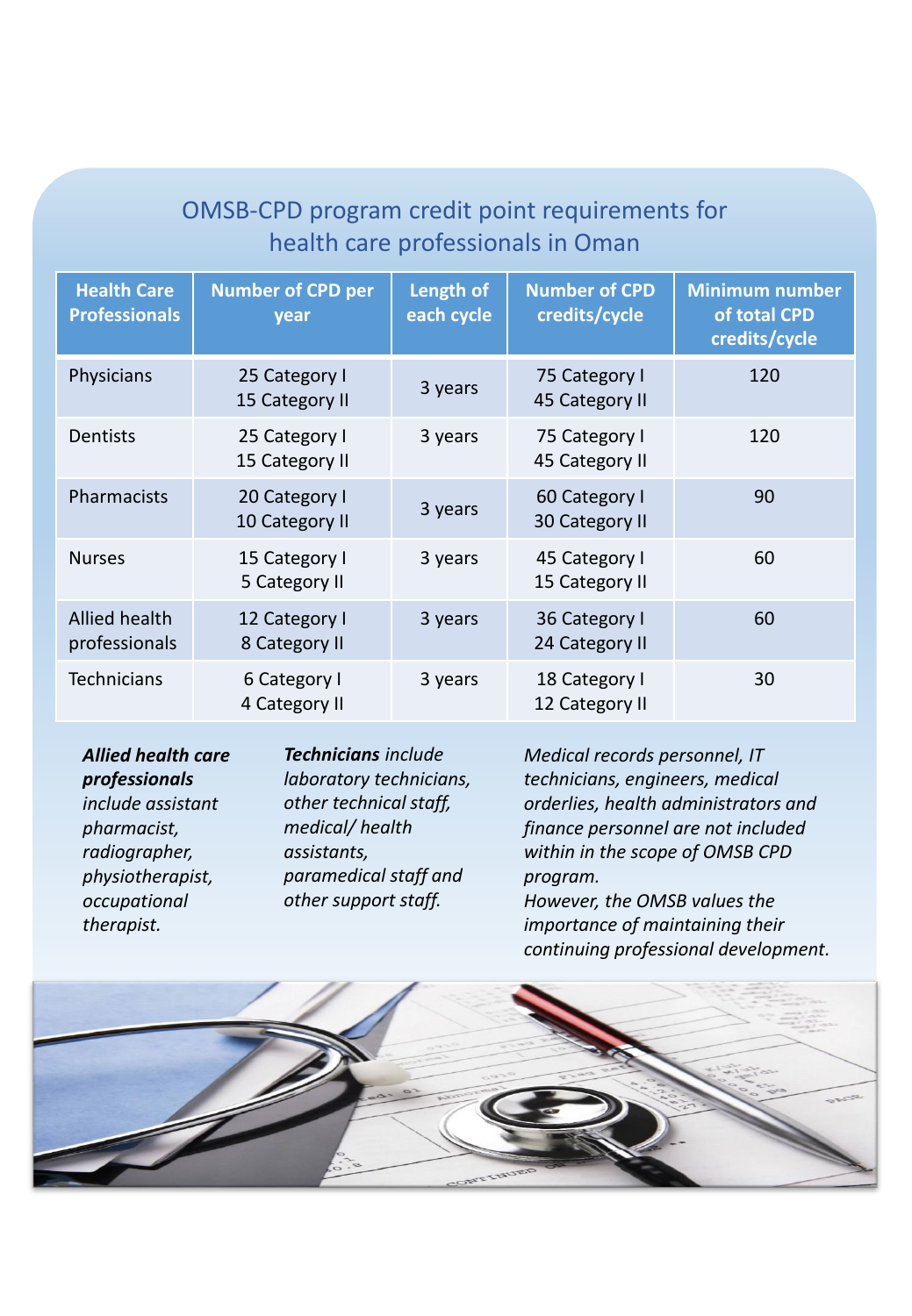# CATEGORY I

There is a *minimum* number of credits that can be claimed for Category I for each year and for each cycle as shown in Table 3.

Participants are encouraged to participate in as many activities as possible as there is no *maximum* number of credits that they can claim for Category I.

If participants claim for more credits than what is required for in a year, the extra credits will be included in the current cycle only, but cannot be carried forward into the next cycle.



### Table 3: Minimum number of credit points for Category I according to profession

| <b>Health Care</b><br><b>Professionals</b> | <b>Number of CPD</b><br>credits/year | <b>Number of CPD</b><br>credits/cycle | Length of each<br>cycle |
|--------------------------------------------|--------------------------------------|---------------------------------------|-------------------------|
| Physicians                                 | 25                                   | 75                                    | 3 years                 |
| Dentists                                   | 25                                   | 75                                    | 3 years                 |
| Pharmacists                                | 20                                   | 60                                    | 3 years                 |
| <b>Nurses and Midwives</b>                 | 15                                   | 45                                    | 3 years                 |
| Allied health<br>professionals             | 12                                   | 36                                    | 3 years                 |
| <b>Technicians</b>                         | 6                                    | 18                                    | 3 years                 |